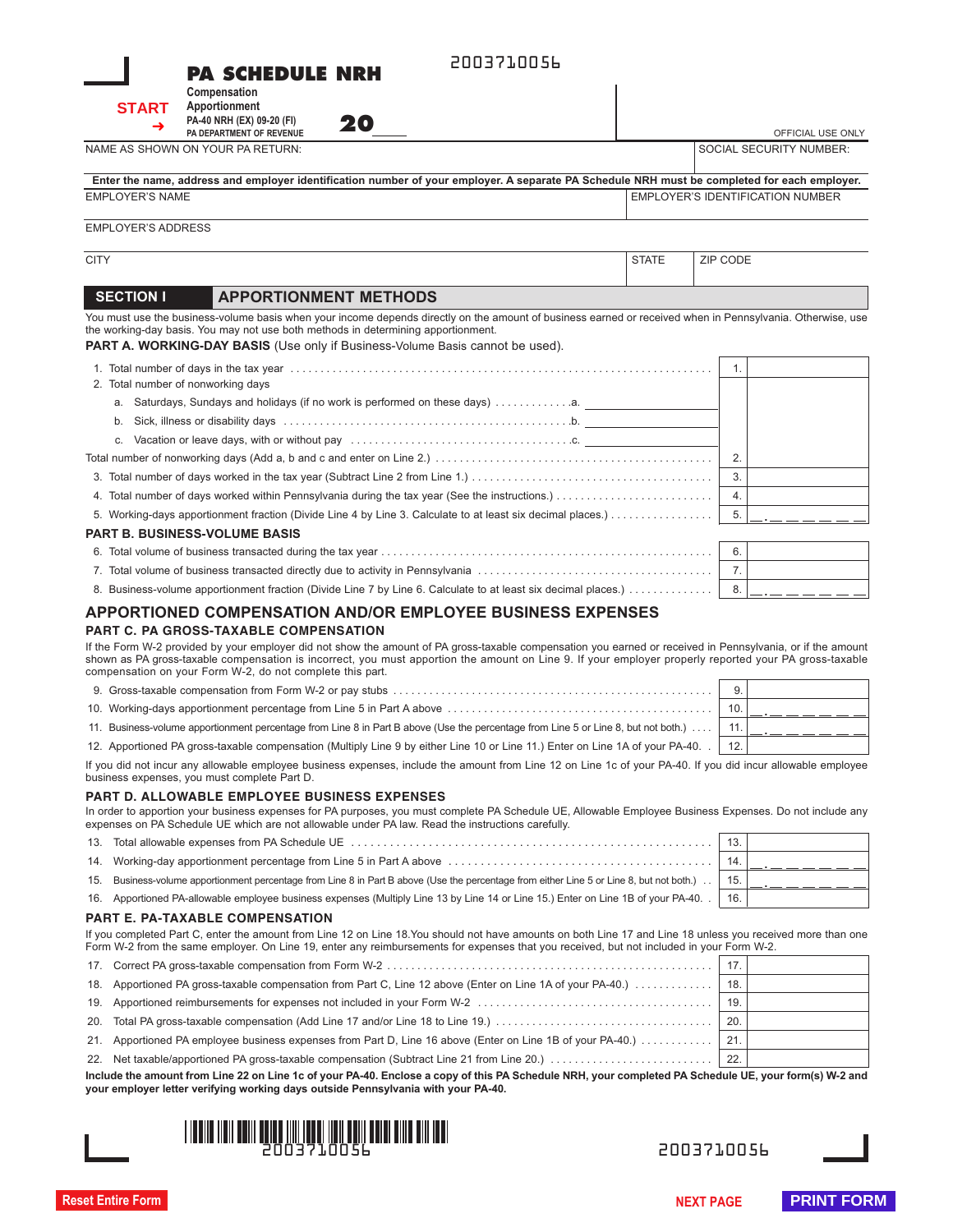



NAME AS SHOWN ON YOUR PA RETURN

**20** OFFICIAL USE ONLY

SOCIAL SECURITY NUMBER

#### **SECTION II CALCULATION OF PENNSYLVANIA NET PROFITS FROM BUSINESS, PROFESSION OR FARM INCOME**

If your business, profession or farm income is derived from sources within and outside Pennsylvania and your accounts and records do not clearly reflect the income from within Pennsylvania, complete Section II of this schedule and enclose it with your PA-40.

#### **NET PROFITS FROM BUSINESS OR FARM APPORTIONMENT FORMULA**

List all places within and outside Pennsylvania where you operate your business. Federal Employer Identification Number

| (1) STREET ADDRESS                                                                                                                                                      |    | (2) CITY AND STATE             |                                   | (3) TYPE OF BUSINESS |                                                                                 |  |
|-------------------------------------------------------------------------------------------------------------------------------------------------------------------------|----|--------------------------------|-----------------------------------|----------------------|---------------------------------------------------------------------------------|--|
|                                                                                                                                                                         |    |                                |                                   |                      |                                                                                 |  |
| <b>DESCRIPTION OF ITEMS</b><br><b>USED AS FACTORS</b>                                                                                                                   |    | (A)<br><b>TOTAL EVERYWHERE</b> | (B)<br><b>WITHIN PENNSYLVANIA</b> |                      | (C)<br>DIVIDE (B) BY (A)<br>TO OBTAIN DECIMAL - CARRY<br>TO AT LEAST SIX PLACES |  |
| 1. Real estate and tangible property                                                                                                                                    | \$ |                                | \$                                | 1.                   |                                                                                 |  |
| 2. Wages, salaries, commissions<br>and other compensation                                                                                                               | \$ |                                | \$                                | $\overline{2}$       |                                                                                 |  |
| 3. Sales                                                                                                                                                                | \$ |                                | \$                                | 3.                   |                                                                                 |  |
| 4. Total (Add Line 1 through Line 3<br>for column C.)                                                                                                                   |    |                                | 4.                                |                      |                                                                                 |  |
| 5. Allocating fraction (express in decimal). Divide Line 4 by 3. If only two of the above factors apply, divide by 2.<br>If only one applies, enter figure from Line 4. |    |                                |                                   |                      |                                                                                 |  |
| 6. Total net profits from business, profession or farm income for the tax period.                                                                                       |    |                                |                                   |                      | 6.<br><b>\$</b>                                                                 |  |
| 7. Net profits from business, profession or farm allocated to Pennsylvania. (Multiply Line 6 by Line 5.) Enter here<br>and include in Line 4 of PA-40.                  |    |                                |                                   |                      | 7.<br>\$                                                                        |  |



**Reset Entire Form RETURN TO PAGE ONE PRINT FORM**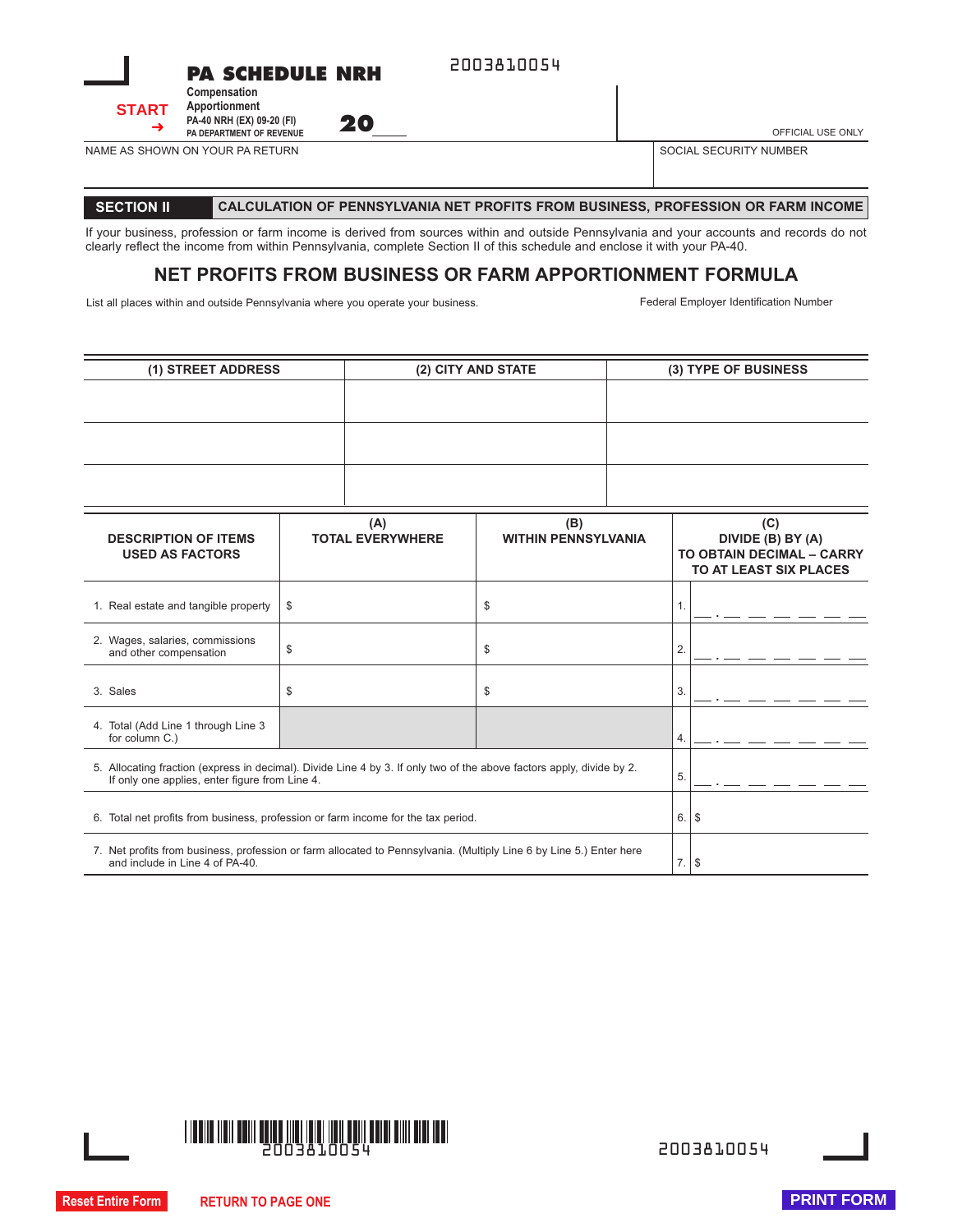

# **Instructions for PA-40 Schedule NRH**

PA-40 NRH IN (EX) 09-20 **Compensation Apportionment** 

#### **WHAT'SNEW**

Section I, Line 4 and Section I, Line 7 instructions have been updated to include a requirement to include a signed statement from an employer to verify working days or the amount earned while working outside Pennsylvania.

#### **WHO MUST USE PA SCHEDULE NRH?**

A nonresident employee who performs services within and outside Pennsylvania is subject to PA personal income tax only on the net compensation for services performed within Pennsylvania. Your employer should report your PA grosstaxable compensation in the "state" (PA) box on your Federal form W-2, Wage and Tax Statement.

If your employer(s) did not report your PA wages, you must complete and submit a PA Schedule NRH. You must fill out this schedule for each employer that:

- a. Did not report your PA gross-taxable compensation on your Form W-2; or
- b. Reported an incorrect amount as PA gross-taxable compensation on your Form W-2; or
- c. You incurred unreimbursed employee business expenses in earning or receiving PA gross-taxable compensation.

You must complete Section I of this schedule and submit it with your PA-40.

If your employer properly reported the amount of your PA gross-taxable compensation on your Form W-2, and you did not incur unreimbursed employee business expenses, you do not need to complete this schedule.

Section I provides two methods of apportioning your PA gross-taxable compensation and your unreimbursed employee business expenses.

Part A. Working-Day Basis. If your compensation depends directly on the number of days you performed services in Pennsylvania, use this part.

Part B. Business-Volume Basis. If your compensation depends on the amount of business transacted from the services you performed in Pennsylvania, use this part.

YOU MAY NOT USE BOTH METHODS. Use the percentage you calculated and apply it to your PA gross-taxable compensation and your allowable PA unreimbursed employee business expenses.

Section II of PA Schedule NRH is for apportioning income from a business, profession or farm. If you derived your business, profession or farm income from sources within and outside Pennsylvania and your accounts and records accurately reflect income from within Pennsylvania, you must report your PA-taxable income based upon your accounts or records. If you derived your business or farm income from sources within and outside Pennsylvania and your accounts and records do not clearly reflect income from within Pennsylvania, complete Section II of PA Schedule NRH to determine your PA-source business or farm income.

In Section II, you calculate a decimal figure that you apply to your total net profit from business or farming. The decimal figure is an average of the sum of three fractions: tangible property; wages, salaries and commissions; and sales.

# LINE INSTRUCTIONS

# SECTION I

**APPORTIONMENT METHODS**

#### PART A

#### **WORKING-DAY BASIS**

#### **LINE 1**

Report the total number of days in the taxable year you worked for your employer. For example, a complete year would be 365 days.

#### **LINE 2**

Enter the total number of nonworking days during the taxable year. Nonworking days include weekends and holidays, as long as no work is performed on those days, as well as vacation days, sick days, leaves of absence due to illness or disability and days working for other employers or yourself.

#### **LINE 3**

Subtract Line 2 from Line 1 to determine your working days during the taxable year.

#### **LINE 4**

Report the total number of days you performed services or worked within Pennsylvania.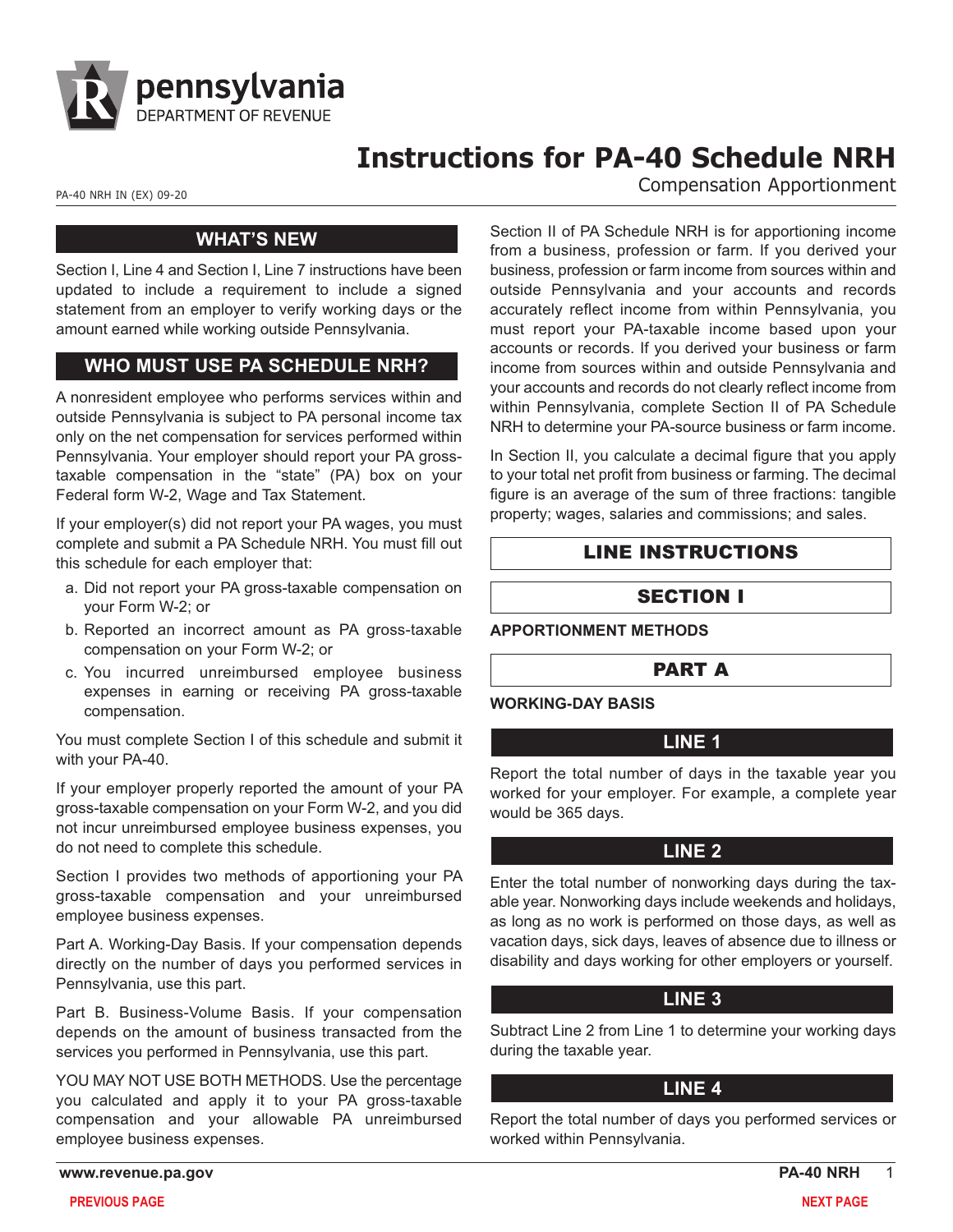**NOTE:** You are deemed to have worked outside Pennsylvania if your employer required you to perform your job duties outside Pennsylvania. If you work outside Pennsylvania for your own personal convenience or for tax purposes, such work days are to be included in the total for this line.

**IMPORTANT:** To avoid delays in the processing of 丛 your return, a signed statement from your employer must be submitted with Schedule NRH that includes the number of days worked outside of Pennsylvania to verify the information reported on this schedule.

## **LINE 5**

Calculate your apportionment fraction for days worked in Pennsylvania by dividing Line 4 by Line 3. Calculate to six decimal places.

#### PART B

**BUSINESS-VOLUME BASIS**

#### **LINE 6**

Report the total amount of business you transacted for your employer within and outside Pennsylvania during the taxable year.

#### **LINE 7**

Report the total amount of business you transacted for your employer based on the services you performed within Pennsylvania during the taxable year.

**NOTE:** If the services you performed in Pennsylvania directly resulted in business transactions outside Pennsylvania, include such business in the total for this line.

**IMPORTANT:** To avoid delays in the processing of your return, a signed statement from your employer must be submitted with Schedule NRH that provides the actual amount earned while working outside Pennsylvania to verify the information reported on this schedule.

# **LINE 8**

Calculate your apportionment fraction for business volume directly related to your services performed in Pennsylvania by dividing Line 7 by Line 6. Calculate to six decimal places.

# PART C

#### **PA GROSS-TAXABLE COMPENSATION**

#### **LINE 9**

From your Form W-2, enter your gross compensation if your employer failed to separately report your PA earnings (or the correct amount of PA-taxable compensation).

**NOTE:** You must explain the reason you feel the amount on your Form W-2 is incorrect in a separate statement with this schedule.

#### **LINE 10**

If you used the working-day apportionment method, enter the percentage from Line 5.

# **LINE 11**

If you used the business-volume apportionment method, enter the percentage from Line 8.

#### **LINE 12**

Calculate your apportioned PA gross-taxable compensation by multiplying Line 9 by either Line 10 or Line 11.

Follow the instructions in Part C to transfer the amount from Line 12 to Line 1c of your PA-40 or to Part E.

# PART D

**ALLOWABLE EMPLOYEE BUSINESS EXPENSES**

#### **LINE 13**

Report the amount of your total unreimbursed employee business expenses from PA Schedule UE. These expenses include those you incurred within and outside Pennsylvania in performing the services for your employer.

# **LINE 14**

If you used the working-day apportionment method, enter the percentage from Line 5.

# **LINE 15**

If you used the business-volume apportionment method, enter the percentage from Line 8.

# **LINE 16**

Calculate your apportioned unreimbursed employee business expenses by multiplying Line 13 by either Line 14 or Line 15.

If you complete Part D, you must complete Part E.

# PART E

#### **PA-TAXABLE COMPENSATION**

# **LINE 17**

If your employer used the correct PA gross-taxable compensation amount on your Form W-2, enter that amount.

#### **LINE 18**

If you apportioned your PA gross-taxable compensation, enter the amount from Part C, Line 12.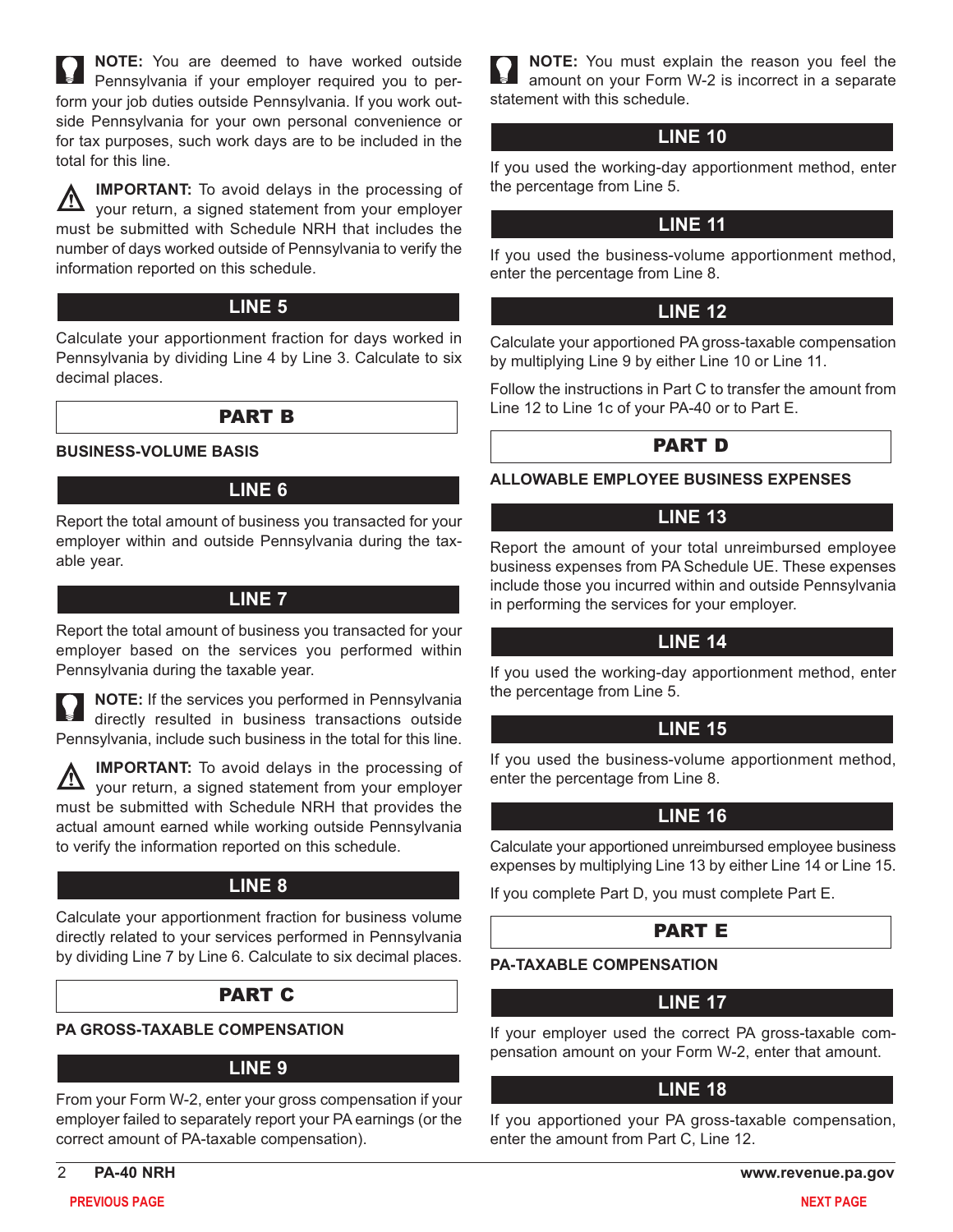# **LINE 19**

If your employer reimbursed you for some of your expenses, but not in the exact amount or on a per diem basis, and that reimbursement is not already included in your form W-2, enter the amount of your reimbursements multiplied by the percentage from Line 5 or Line 8 on this line.

## **LINE 20**

Add all completed lines above and enter the total here. This is your apportioned PA gross-taxable compensation.

#### **LINE 21**

Enter the amount of your apportioned unreimbursed employee business expenses from Part D, Line 16.

# **LINE 22**

Subtract Line 21 from Line 20. This is your net PA-taxable compensation. Transfer this amount to Line 1c of your PA-40 and include it with any other PA-taxable compensation.

#### SECTION II

#### **CALCULATION OF PENNSYLVANIA NET PROFITS FROM BUSINESS, PROFESSION OR FARM INCOME**

List all places within and outside Pennsylvania where you operate your business, giving the street address, city and state. Also indicate the type of business.

# **LINE 1**

#### **Real Estate and Tangible Property**

In Column (A), TOTAL EVERYWHERE, enter the average value of the real and tangible personal property you owned or rented and used in your trade or business within and outside Pennsylvania. In Column (B), WITHIN PENNSYLVA-NIA, enter the average value of the real and tangible personal property you owned or rented and used in your trade or business in Pennsylvania. In Column (C), enter the decimal figure which results from dividing the dollar amount in Column (B) by the dollar amount in Column (A).

Property you owned is valued at its original cost with no allowance for depreciation. The average value is determined by adding the total value at the beginning of the year to the total value at the end of the year and dividing by two. The department may require averaging of monthly values to reflect the average value of property.

Property you rent is valued at eight times the gross annual rental rate. Gross annual rental rate does not include property subleased and not used to carry on the business.

#### **LINE 2**

**Wages, Salaries, Commissions and Other Compensations**

In Column (A), TOTAL EVERYWHERE, enter total

**www.revenue.pa.gov PA-40 NRH** 3

compensation paid within and outside Pennsylvania during the entire year. In Column (B), WITHIN PENNSYLVANIA, enter total compensation paid in Pennsylvania during the entire year. In Column (C), enter the decimal figure which results from dividing the dollar amount in Column (B) by the dollar amount in Column (A).

Compensation is paid in Pennsylvania if:

- 1. The individual performs service entirely within Pennsylvania; or
- 2. The individual performs services within and outside Pennsylvania, but the service performed outside Pennsylvania is incidental to the individual's service performed within Pennsylvania; or
- 3. Some of the service the individual performs within Pennsylvania, and either the base of operations, or if there is no base of operations, the place from which the service is directed or controlled is within Pennsylvania; or the base of operations or the place from which the service is directed or controlled is not in any state in which some part of the service is performed, but the individual is a resident of Pennsylvania.

Base of operations refers to the place or fixed center from which the individual works. An individual's base of operations may be a business office or a place at which the employee is to receive directions and instructions if the contract of employment so specifies. In the absence of more controlling factors, an individual's base of operations may be the place to which business mail, supplies and equipment are sent, or the place where business records are maintained.

#### **LINE 3**

#### **Sales**

In Column (A), TOTAL EVERYWHERE, enter your total sales within and outside Pennsylvania during the entire year. In Column (B), WITHIN PENNSYLVANIA, enter your total sales within Pennsylvania during the entire year. In Column (C), enter the decimal figure which results from dividing the dollar amount in Column (B) by the dollar amount in Column (A).

Sales of tangible personal property are in Pennsylvania if:

- (1) The property is delivered or shipped from outside Pennsylvania to a purchaser in Pennsylvania, other than the U.S. government, regardless of the free on board point or other conditions of the sale; or
- (2) The property is shipped from Pennsylvania to any place and the purchaser is the U.S. government.

Sales, other than sales of tangible personal property, are in Pennsylvania if:

- (1) The income-producing activity is performed in Pennsylvania; or
- (2) The income-producing activity is performed within and outside Pennsylvania, and the greater proportion of the income-producing activity is performed within Pennsylvania (based on cost or performance).